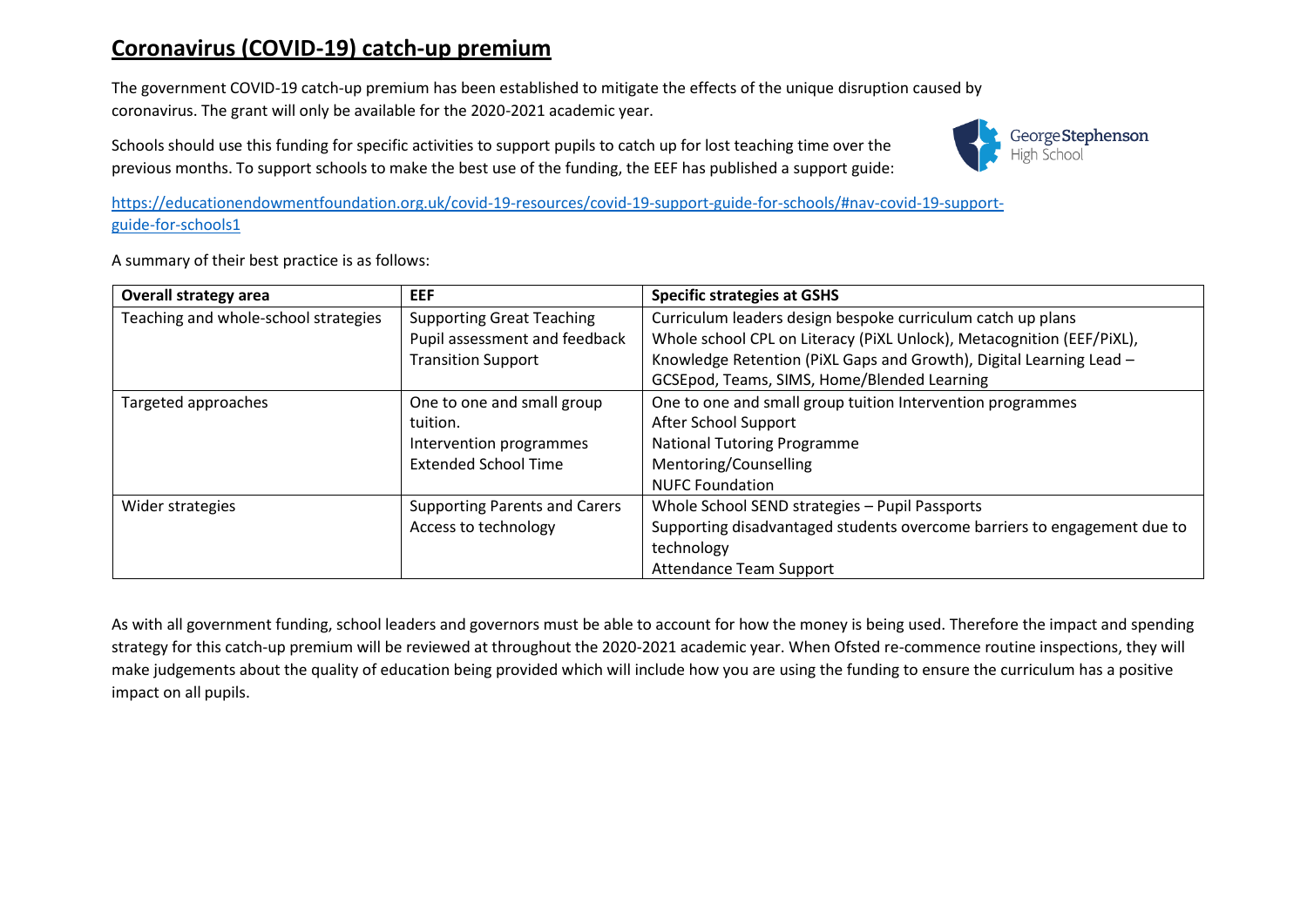## **Coronavirus (COVID-19) catch-up premium strategy outline**

| <b>SCHOOL NAME</b>                  | George Stephenson High School |
|-------------------------------------|-------------------------------|
| <b>HEADTEACHER</b>                  | Mr Ian Wilkinson              |
| <b>CHAIR OF GOVERNORS</b>           | Mr Andrew Elliott             |
| AMOUNT OF COVID-19 CATCH-UP PREMIUM | £87.840                       |

| <b>Strategy Area</b> | <b>Specific strategy</b>                                                                                                                                                                                                                                                                                                                                                                                                              | Success criteria                                                                                                                                                                                                            | <b>Evaluation</b>                                                              | <b>COST</b>                                                                      | Impact |
|----------------------|---------------------------------------------------------------------------------------------------------------------------------------------------------------------------------------------------------------------------------------------------------------------------------------------------------------------------------------------------------------------------------------------------------------------------------------|-----------------------------------------------------------------------------------------------------------------------------------------------------------------------------------------------------------------------------|--------------------------------------------------------------------------------|----------------------------------------------------------------------------------|--------|
| <b>Teaching</b>      | PiXL DTT strategies. Frequent Low<br><b>Stakes Testing to improve pupil</b><br>assessment and feedback. To<br>Improve knowledge of gaps and<br>celebrate success, online package<br>and apps, Teams, GCSEPod,<br>Quizlet.<br>CPL time in departments in HT1<br>for DTT process allows staff to<br>discuss students and interventions.<br>CPL time in HT3-6 focussing on<br>Metacognition, Literacy, and<br><b>Knowledge Retention</b> | Using PiXL DTT process<br>Gaps identified and<br>provide feedback for<br>intervention.<br>Improved SPI across all<br>three core subjects, in<br>line with other students<br>with the same starting<br>points<br>nationally. | <b>Planned into</b><br><b>CPL calendar</b><br><b>HT3-6</b>                     | £6,000                                                                           |        |
| <b>Teaching</b>      | Curriculum leaders design bespoke<br>plans for Year 11 and 13 Covid<br>catch up in their areas. CLs share<br>with SLT their plans based on<br>impact of Covid on their subject<br>and any changes to the<br>examination process.                                                                                                                                                                                                      | Students are fully<br>prepared for exams in<br>the summer and<br>additional intervention<br>is provided where<br>needed.                                                                                                    | <b>Meeting in</b><br><b>HT1.</b><br><b>Monitored</b><br>through CR<br>meetings |                                                                                  |        |
| <b>Teaching</b>      | Digital Learning Lead. Integrate<br>proven online packages such as<br>GCSEpod where full coverage of<br>most KS4 courses are available for<br>all online. Supporting departments<br>with use of teams and digital<br>learning.                                                                                                                                                                                                        | Greater take up of<br>GCSEpod by students.<br>Students can explain<br>how this helps their<br>learning.<br>Students learning is<br>enhanced through<br>digital learning.                                                    | <b>Through DLL</b><br>termly<br>monitoring<br>and<br>evaluation                | <b>TLR £3,500</b><br><b>GCSEpod</b><br>£3,114<br>AR £4,046<br><b>SIMS £2,620</b> |        |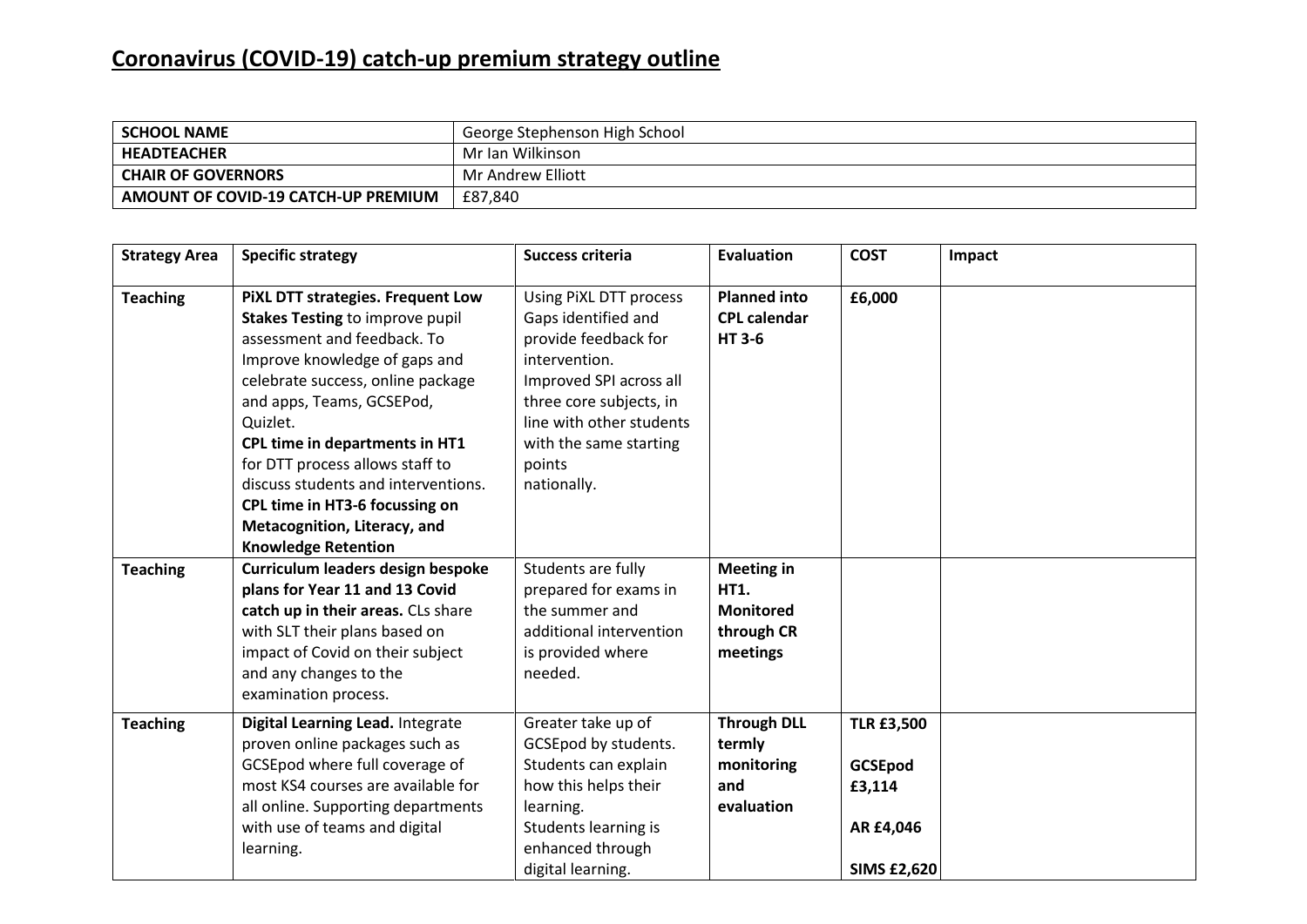| <b>Targeted</b><br><b>Academic</b><br><b>Support</b> | Small group tuition for Y11 targeted<br>students in mathematics and English.<br>Students to be tutored by two<br>specialists in Maths and one in<br>English. Currently teaching at GSHS,<br>employed for additional days. 70<br>Students in Year 11 supported in<br>Maths. | Small group removal to<br>improve mathematics<br>and English in year 11,<br>students, improvement<br>of at least one grade on<br>starting points. | <b>Started</b><br>September<br>2020 | £29,200                                                                      |  |
|------------------------------------------------------|----------------------------------------------------------------------------------------------------------------------------------------------------------------------------------------------------------------------------------------------------------------------------|---------------------------------------------------------------------------------------------------------------------------------------------------|-------------------------------------|------------------------------------------------------------------------------|--|
| <b>Targeted</b><br>Academic<br><b>Support</b>        | <b>National Tutoring Programme</b><br>planned for January start. Focus on<br>English, Maths and Science in KS4<br>Eng and Maths in KS3<br>48 blocks of 15 hours at KS4<br>33 blocks of 15 hours at KS3<br>1215 hours of tuition $x$ 3 = 3645<br>student hours              | Access for targeted<br>students to get small<br>group support in specific<br>areas. Targets agreed<br>with tutor for individual<br>students.      | January 2021                        | £10,000 but<br>may rise<br>depending<br>on access to<br>tutors and<br>impact |  |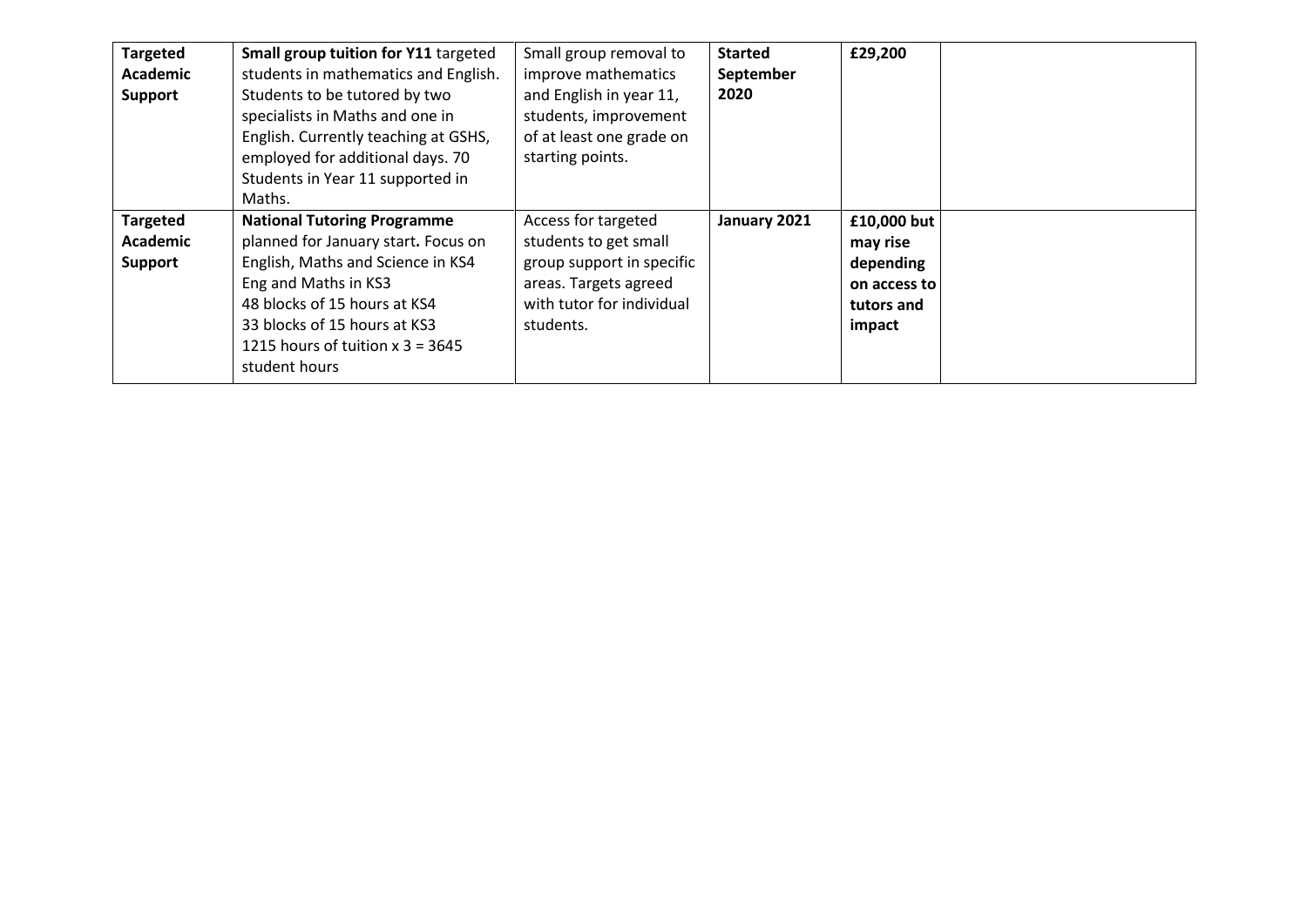| <b>Targeted</b><br><b>Academic</b><br><b>Support</b> | After school timetable in place for Year<br>10 and Year 11 based on needs audit<br>of departments                                                                                                             | Open to all<br>students but<br>particular students<br>targeted and<br>contact home<br>made                                                                             | September<br>2020            |                             |  |
|------------------------------------------------------|---------------------------------------------------------------------------------------------------------------------------------------------------------------------------------------------------------------|------------------------------------------------------------------------------------------------------------------------------------------------------------------------|------------------------------|-----------------------------|--|
| <b>Targeted</b><br><b>Academic</b><br><b>Support</b> | NUFC foundation work with vulnerable<br>students in KS3 to provide mentoring<br>and academic qualifications such as<br>ASDAN.                                                                                 | Disadvantaged<br>students achieve<br>qualifications and<br>student voice<br>shows increase in<br>confidence                                                            | September<br>2020            | £8,360<br>(Match<br>Funded) |  |
| <b>Targeted</b><br><b>Academic</b><br><b>Support</b> | Someone Cares. Emotional support to<br>help students re-engage with learning.<br>Specific students who have suffered<br>during Covid period identified                                                        | Wellbeing survey<br>shows positive<br>impact of support                                                                                                                | <b>Partially</b><br>Complete | £7000                       |  |
| Wider<br><b>Strategies</b>                           | Students in years 7 to complete GL<br>reading tests to identify students<br>where reading and SPAG may limit<br>progress. Identified students will<br>then have additional literacy<br>support. TA to support | <b>GL Assessment</b><br>shows that<br>identified<br>students have<br>improved reading<br>scaled scores to<br>bring them in line<br>with<br>their chronological<br>age. | January<br>2021              | £9,000                      |  |